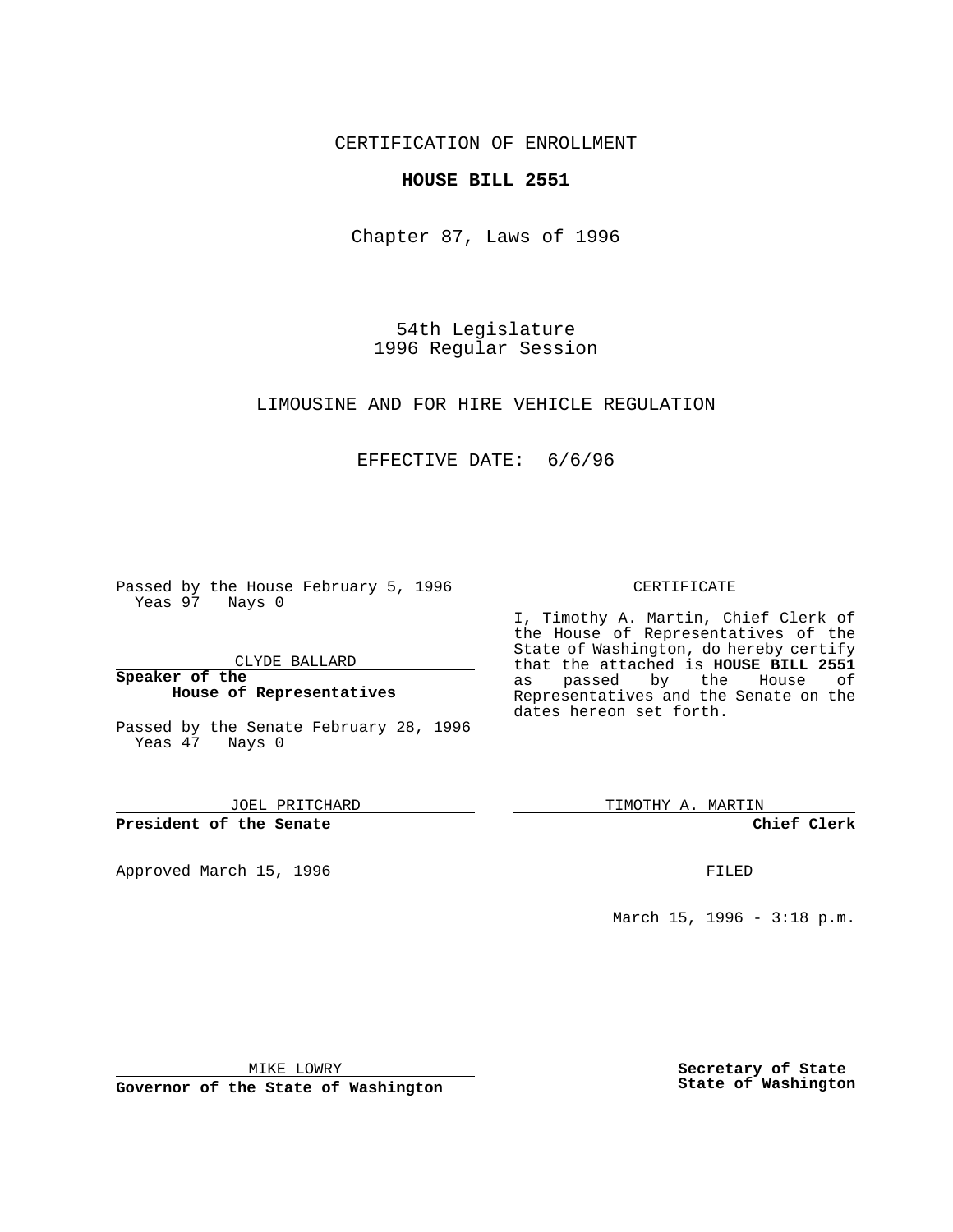# **HOUSE BILL 2551** \_\_\_\_\_\_\_\_\_\_\_\_\_\_\_\_\_\_\_\_\_\_\_\_\_\_\_\_\_\_\_\_\_\_\_\_\_\_\_\_\_\_\_\_\_\_\_

\_\_\_\_\_\_\_\_\_\_\_\_\_\_\_\_\_\_\_\_\_\_\_\_\_\_\_\_\_\_\_\_\_\_\_\_\_\_\_\_\_\_\_\_\_\_\_

Passed Legislature - 1996 Regular Session

### **State of Washington 54th Legislature 1996 Regular Session**

**By** Representatives Cairnes, Patterson, Ogden, Romero, Tokuda, Mitchell, Quall and K. Schmidt

Read first time 01/12/96. Referred to Committee on Transportation.

 AN ACT Relating to the regulation of limousines and for hire vehicles carrying passengers; amending RCW 46.72.010; reenacting and amending RCW 46.63.020; adding new sections to chapter 46.04 RCW; adding new sections to chapter 46.72 RCW; adding a new chapter to Title 46 RCW; creating a new section; repealing RCW 81.90.010, 81.90.020, 81.90.030, 81.90.040, 81.90.050, 81.90.060, 81.90.070, 81.90.080, 81.90.090, 81.90.100, 81.90.110, 81.90.120, 81.90.130, 81.90.140, 81.90.150, and 81.90.160; and prescribing penalties.

BE IT ENACTED BY THE LEGISLATURE OF THE STATE OF WASHINGTON:

 NEW SECTION. **Sec. 1.** A new section is added to chapter 46.04 RCW to read as follows:

 "Chauffeur" means a person authorized by the department under this title to drive a limousine, and, if operating in a port district that regulates limousines under section 6(2) of this act, meets the licensing requirements of that port district.

 NEW SECTION. **Sec. 2.** A new section is added to chapter 46.04 RCW to read as follows: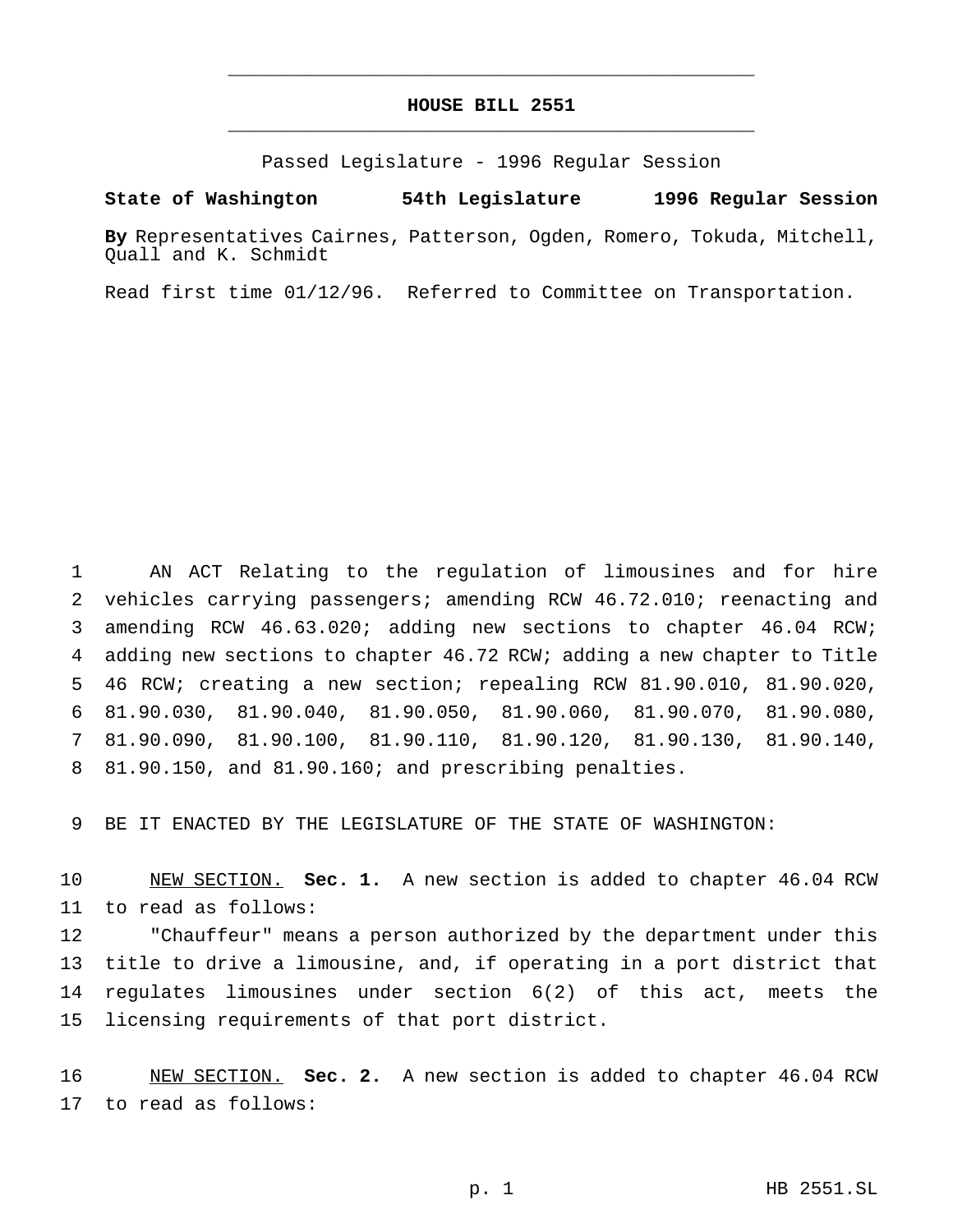"Limousine" means a category of for hire, chauffeur-driven, unmetered, unmarked luxury motor vehicles that meets one of the following definitions:

 (1) "Stretch limousine" means an automobile with a seating capacity of not more than twelve passengers in the rear seating area. The wheelbase has been factory or otherwise altered beyond the original manufacturer's specifications and meets standards of the United States department of transportation. The automobile is equipped with amenities in the rear seating area not normally found in passenger cars. These amenities may include, but are not limited to a television, musical sound system, telephone, ice storage, power- operated dividers, or additional interior lighting. The term "stretch limousine" excludes trucks, auto transportation companies, excursion buses, charter buses, minibuses, vehicles regulated under chapter 81.66 RCW, taxicabs, executive sedans, funeral home vehicles, station wagons, executive vans, vans, minivans, and courtesy vans.

 (2) "Executive sedan" means a four-door sedan automobile having a seating capacity of not more than three passengers behind the driver and a minimum wheelbase of 114.5 inches. An executive sedan is equipped with standard factory amenities, and the wheelbase may not be altered. The term "executive sedan" excludes trucks, auto transportation companies, excursion buses, minibuses, charter buses, vehicles regulated under chapter 81.66 RCW, taxicabs, stretch limousines, funeral home vehicles, station wagons, executive vans, vans, minivans, and courtesy vans.

 (3) "Executive van" means a van, minivan, or minibus having a seating capacity of not less than seven passengers and not more than fourteen passengers behind the driver. The term "executive van" excludes trucks, auto transportation companies, excursion buses, charter buses, vehicles regulated under chapter 81.66 RCW, taxicabs, stretch limousines, executive sedans, funeral home vehicles, station wagons, and courtesy vans.

 (4) "Classic car" means a fine or distinctive, American or foreign automobile that is thirty years old or older.

 NEW SECTION. **Sec. 3.** A new section is added to chapter 46.04 RCW to read as follows:

 "Limousine carrier" means a person engaged in the transportation of a person or group of persons, who, under a single contract, acquires,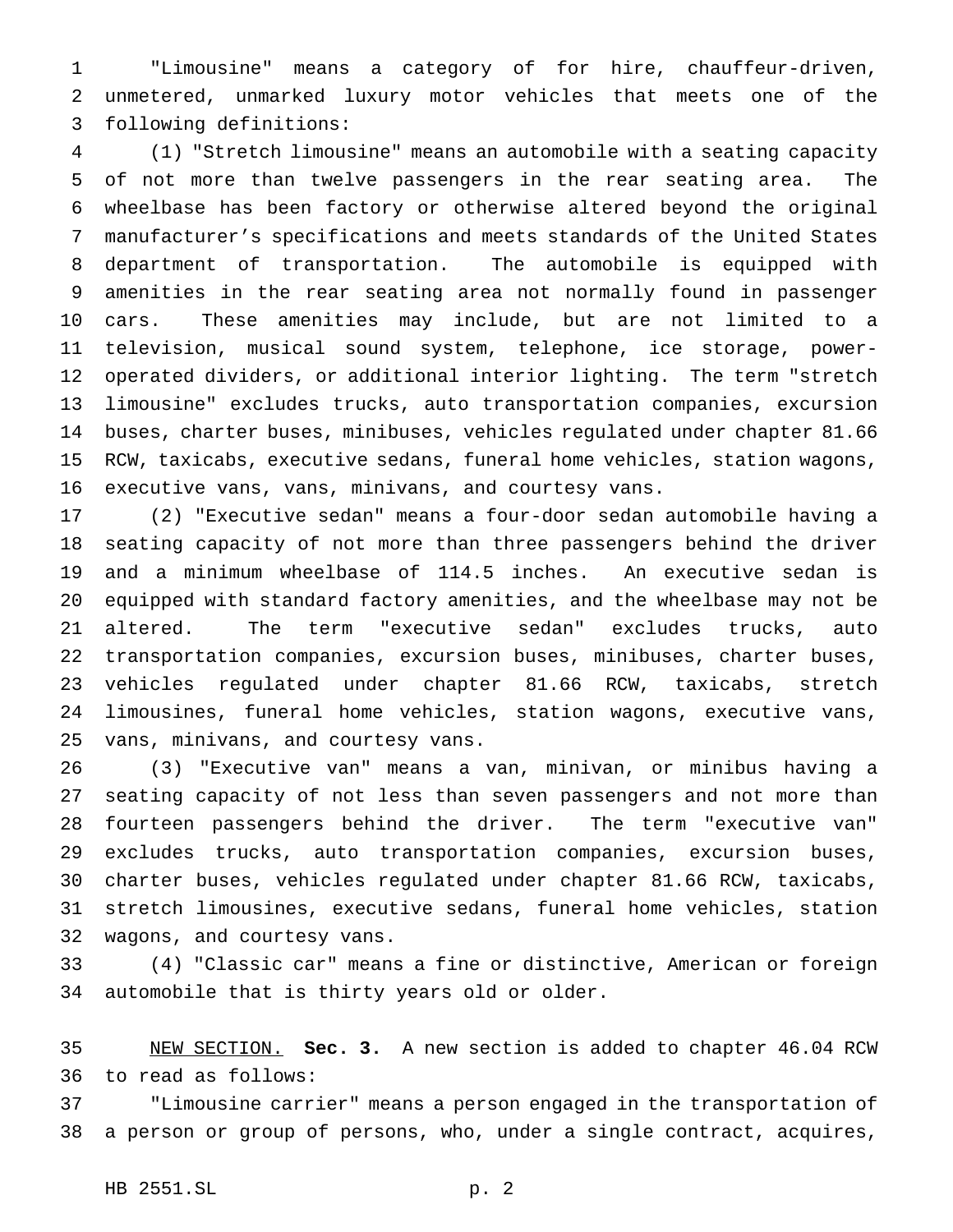on a prearranged basis, the use of a limousine to travel to a specified destination or for a particular itinerary. The term "prearranged basis" refers to the manner in which the carrier dispatches vehicles.

 NEW SECTION. **Sec. 4.** The legislature finds and declares that privately operated limousine transportation service is a vital part of the transportation system within the state and provides prearranged transportation services to state residents, tourists, and out-of-state business people. Consequently, the safety, reliability, and stability of privately operated limousine transportation services are matters of state-wide importance. The regulation of privately operated limousine transportation services is thus an essential governmental function. Therefore, it is the intent of the legislature to permit the department and a port district in a county with a population of one million or more to regulate limousine transportation services without liability under federal antitrust laws.

 NEW SECTION. **Sec. 5.** All limousine carriers must operate from a main office and may have satellite offices. However, no office may be solely in a vehicle of any type. All arrangements for the carrier's services must be made through its offices and dispatched to the 20 carrier's vehicles. Under no circumstances may customers or customers' agents make arrangements for immediate rental of a carrier's vehicle with the driver of the vehicle, even if the driver is an owner or officer of the company, with the single exception of stand-hail limousines only at a facility owned and operated by a port district in a county with a population of one million or more that are licensed and restricted by the rules and policies set forth by the port district.

 NEW SECTION. **Sec. 6.** (1) The department, in conjunction with the Washington state patrol, shall regulate limousine carriers with respect to entry, safety of equipment, chauffeur qualifications, and operations. The department shall adopt rules and require such reports as are necessary to carry out this chapter.

 (2) In addition, a port district in a county with a population of one million or more may regulate limousine carriers with respect to entry, safety of equipment, chauffeur qualifications, and operations. The county in which the port district is located may adopt ordinances and rules to assist the port district in enforcement of limousine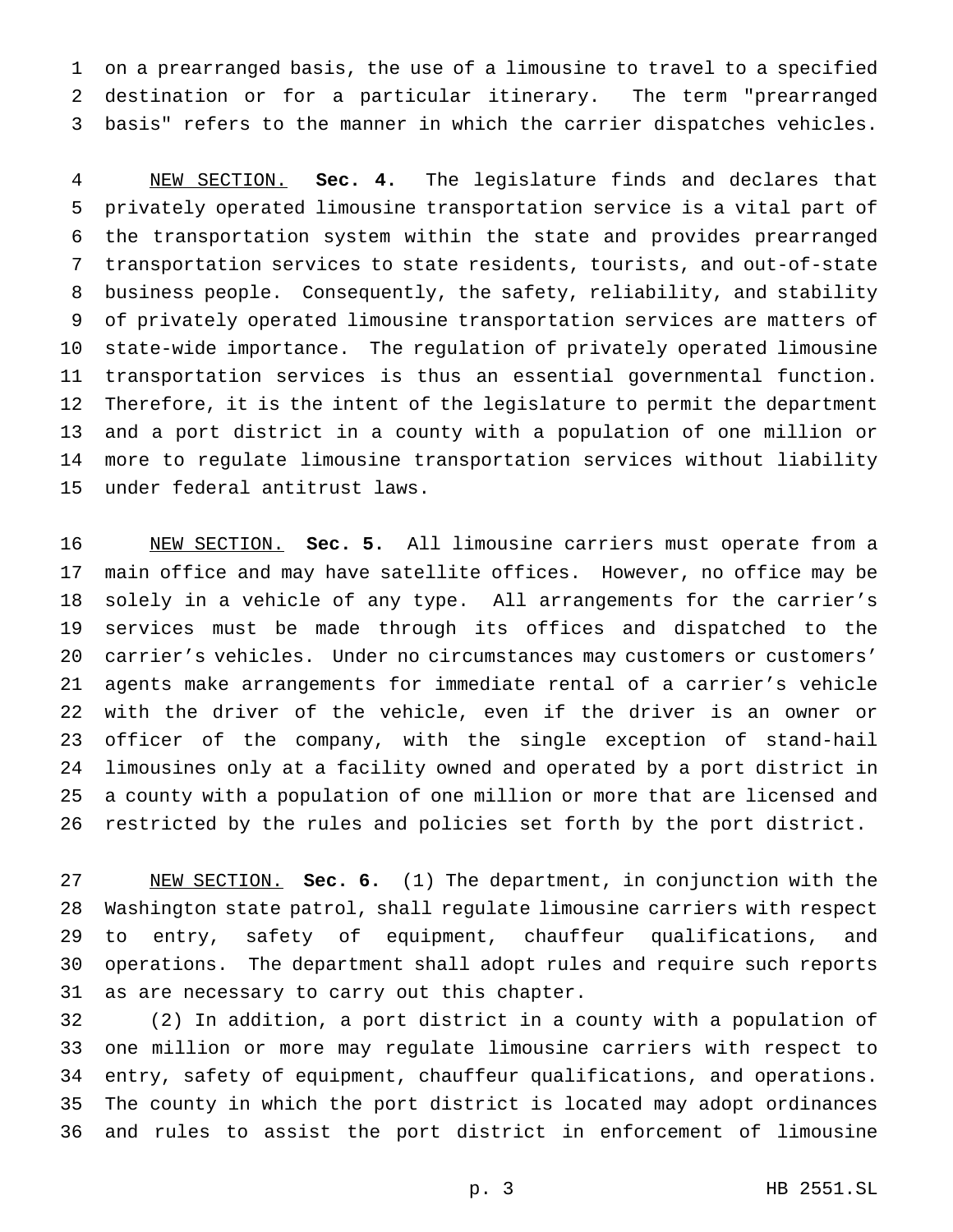regulations only at port facilities. In no event may this be construed to grant the county the authority to regulate limousines within its jurisdiction. The port district may not set limousine rates, but the limousine carriers shall file their rates and schedules with the port district.

 (3) The department, a port district in a county with a population of at least one million, or a county in which the port district is located may enter into cooperative agreements for the joint regulation of limousines.

 (4) The Washington state patrol shall annually conduct a vehicle inspection of each limousine licensed under this chapter, except when a port district regulates limousine carriers under subsection (2) of this section, that port district or county in which the port is located shall conduct the annual vehicle inspection. The patrol, the port district, or the county may impose an annual vehicle inspection fee.

 NEW SECTION. **Sec. 7.** Except when a port district regulates limousine carriers under section 6(2) of this act, the state of Washington fully occupies and preempts the entire field of regulation over limousine carriers as regulated by this chapter. Cities, towns, and counties or other municipalities may enact only those laws and ordinances relating to limousine carriers that are consistent with this chapter.

 NEW SECTION. **Sec. 8.** No limousine carrier may operate a limousine upon the highways of this state without first obtaining a business license from the department. The applicant shall forward an application for a business license to the department along with a fee established by rule. Upon approval of the application, the department shall issue a business license and unified business identifier authorizing the carrier to operate limousines upon the highways of this state.

 In addition, a limousine carrier shall annually obtain, upon payment of the appropriate fee, a vehicle certificate for each limousine operated by the carrier.

 NEW SECTION. **Sec. 9.** The department shall require limousine carriers to obtain and continue in effect, liability and property damage insurance from a company licensed to sell liability insurance in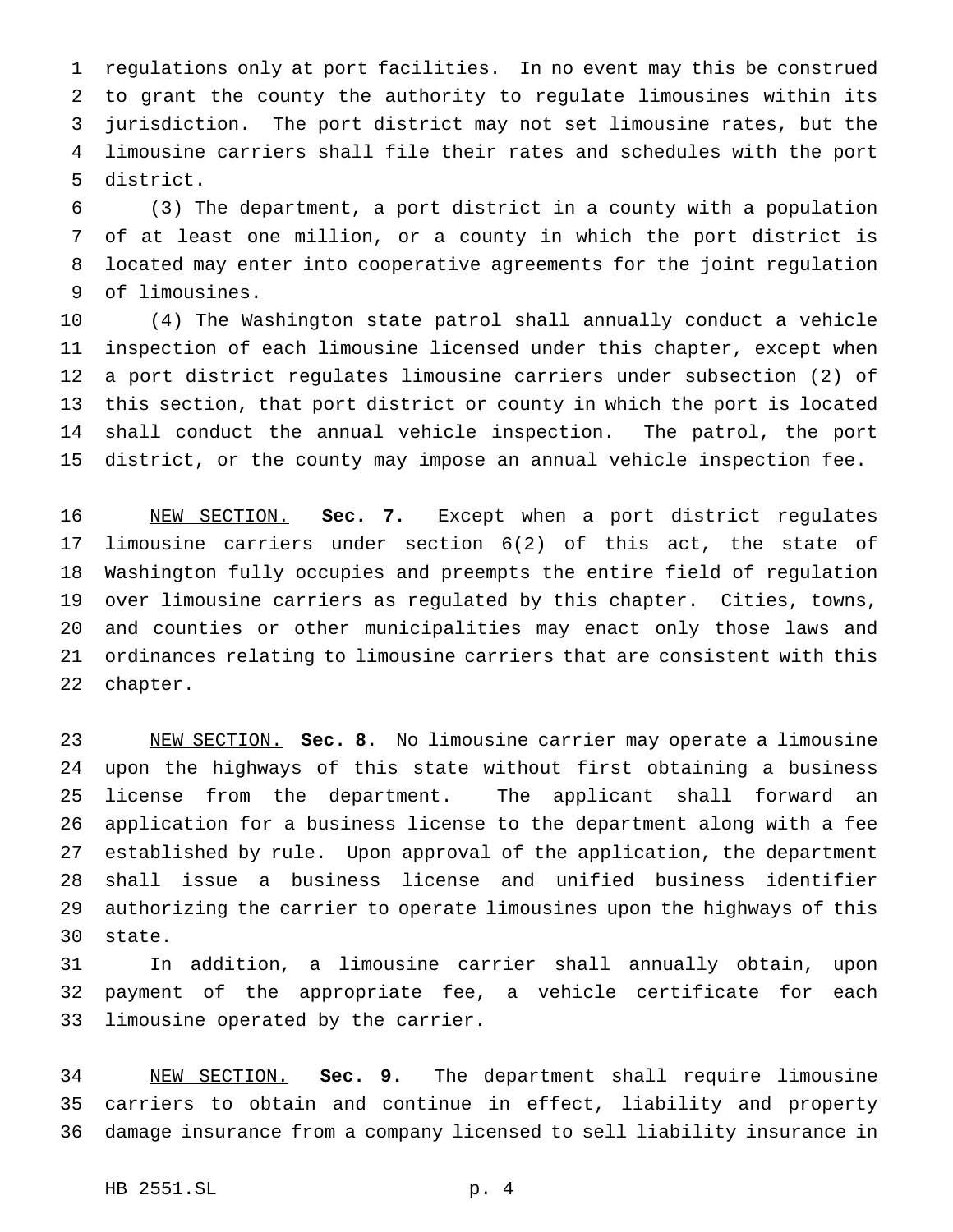this state for each limousine used to transport persons for compensation.

 The department shall fix the amount of the insurance policy or policies, giving consideration to the character and amount of traffic, the number of persons affected, and the degree of danger that the proposed operation involves. The limousine carrier must maintain the liability and property damage insurance in force on each motor-propelled vehicle while so used.

 Failure to file and maintain in effect this insurance is a gross misdemeanor.

 NEW SECTION. **Sec. 10.** If the limousine carrier substitutes a liability and property damage insurance policy after a vehicle certificate has been issued, a new vehicle certificate is required. The limousine carrier shall submit the substituted policy to the department for approval, together with a fee. If the department approves the substituted policy, the department shall issue a new vehicle certificate.

 If a vehicle certificate has been lost, destroyed, or stolen, a duplicate vehicle certificate may be obtained by filing an affidavit of loss and paying a fee. A limousine carrier who operates a vehicle without first having received a vehicle certificate as required by this chapter is guilty of a misdemeanor on the first offense and a gross misdemeanor on a second or subsequent offense.

 NEW SECTION. **Sec. 11.** (1) No limousine carrier may advertise without listing the carrier's unified business identifier issued by the department in the advertisement and specifying the type of service offered as provided in section 2 of this act. No limousine carrier may advertise or hold itself out to the public as providing taxicab transportation services.

 (2) All advertising, contracts, correspondence, cards, signs, posters, papers, and documents that show a limousine carrier's name or address shall list the carrier's unified business identifier and the type of service offered. The alphabetized listing of limousine carriers appearing in the advertising sections of telephone books or other directories and all advertising that shows the carrier's name or address must show the carrier's current unified business identifier.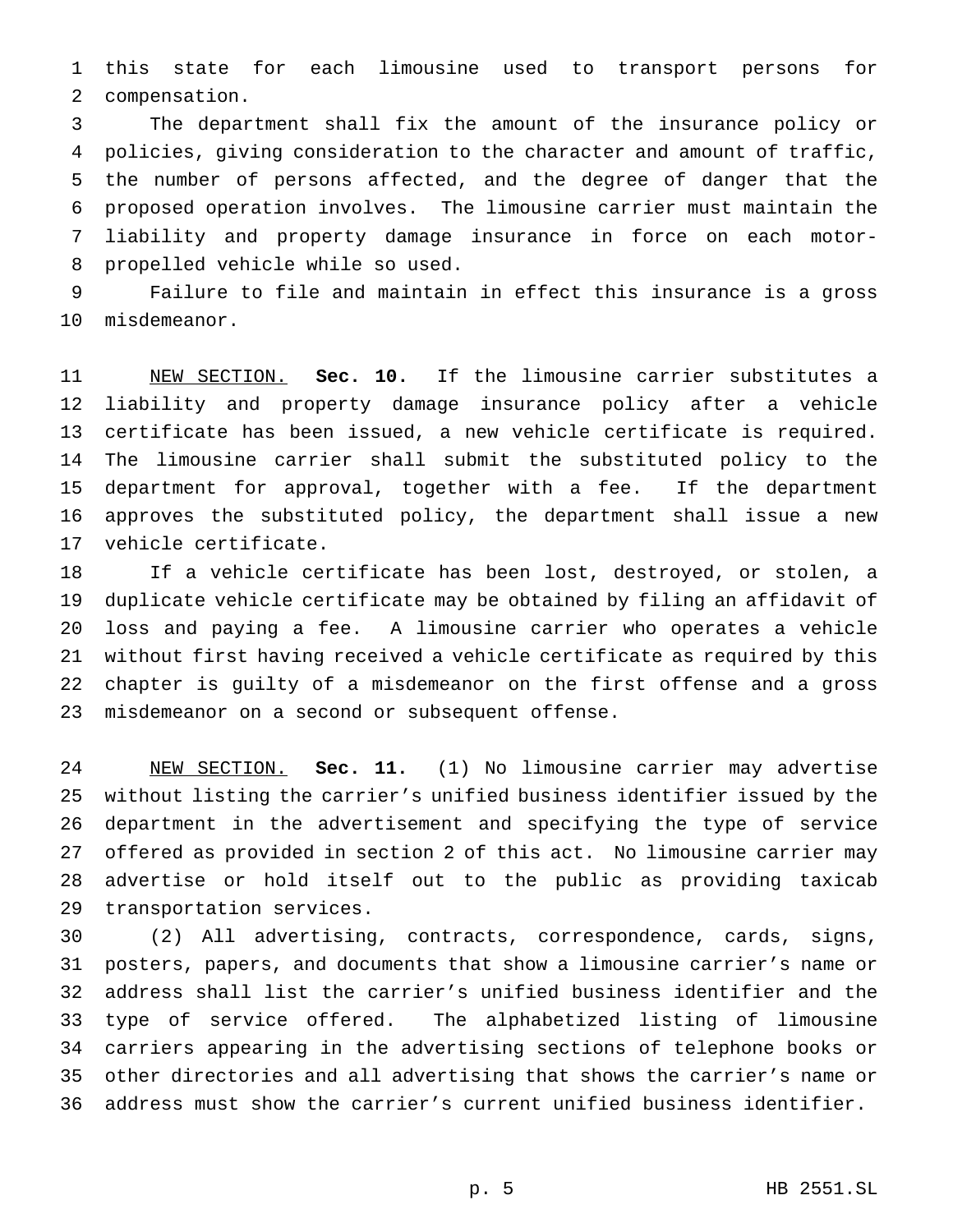(3) Advertising by electronic transmission need not contain the carrier's unified business identifier if the carrier provides it to the person selling the advertisement and it is recorded in the advertising contract.

 (4) It is a gross misdemeanor for a person to (a) falsify a unified business identifier or use a false or inaccurate unified business identifier; (b) fail to specify the type of service offered; or (c) advertise or otherwise hold itself out to the public as providing taxicab transportation services in connection with a solicitation or identification as an authorized limousine carrier.

 NEW SECTION. **Sec. 12.** The limousine carrier shall certify to the appropriate regulating authority that each chauffeur hired to operate a limousine meets the following criteria: (1) Is at least twenty-one years of age; (2) holds a valid Washington state driver's license; (3) has successfully completed a training course approved by the department; (4) has successfully passed a written examination; (5) has successfully completed a background check performed by the Washington state patrol; and (6) has submitted a medical certificate certifying the individual's fitness as a chauffeur. Upon initial application and every three years thereafter, a chauffeur must file a physician's certification with the limousine carrier validating the individual's fitness to drive a limousine. The department shall determine the scope of the examination. The director may require a chauffeur to be reexamined at any time.

 The limousine carrier shall keep on file and make available for inspection all documents required by this section.

 NEW SECTION. **Sec. 13.** The department may suspend, revoke, or refuse to issue a license if it has good reason to believe that one of the following is true of a chauffeur hired to drive a limousine: (1) The person has been convicted of an offense of such a nature as to indicate that he or she is unfit to qualify as a chauffeur; (2) the person is guilty of committing two or more offenses for which mandatory revocation of a driver's license is provided by law; (3) the person has been convicted of vehicular homicide or vehicular assault; (4) the person is intemperate or addicted to narcotics.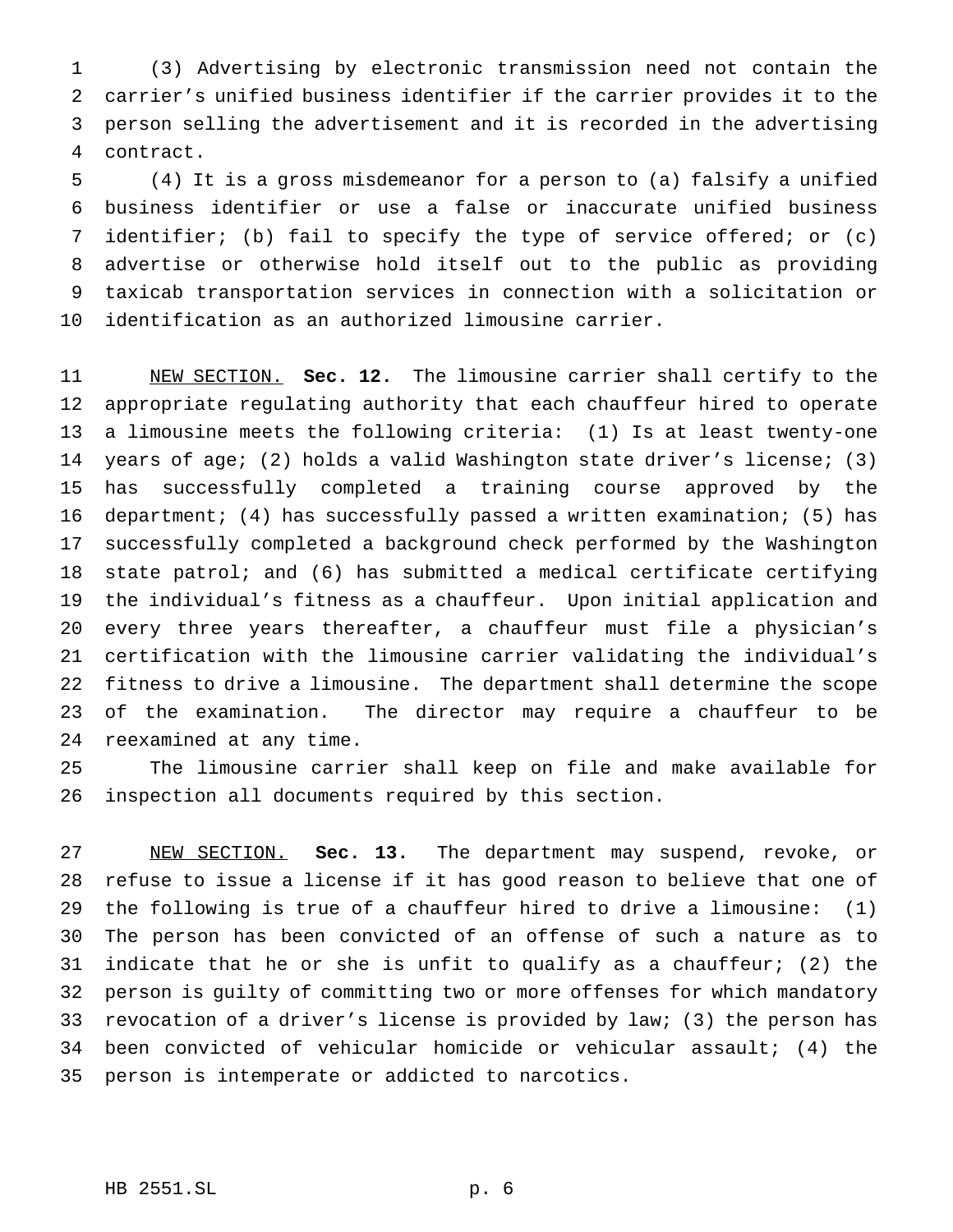NEW SECTION. **Sec. 14.** The department shall transmit all fees received under this chapter, together with a proper identifying report, to the state treasurer to be deposited by the state treasurer in the master license fund.

 NEW SECTION. **Sec. 15.** The department may adopt and enforce such rules, including the setting of fees, as may be consistent with and necessary to carry out this chapter. The fees must approximate the cost of administration.

 NEW SECTION. **Sec. 16.** A vehicle operated as a limousine under chapter 81.90 RCW before April 1, 1996, may continue to operate as a limousine even though it may not meet the definition of limousine in section 2 of this act as long as the owner is the same as the registered owner on April 1, 1996, and the vehicle and limousine carrier otherwise comply with this chapter.

 NEW SECTION. **Sec. 17.** A new section is added to chapter 46.72 RCW to read as follows:

 The legislature finds and declares that privately operated for hire transportation service is a vital part of the transportation system within the state. Consequently, the safety, reliability, and stability of privately operated for hire transportation services are matters of state-wide importance. The regulation of privately operated for hire transportation services is thus an essential governmental function. Therefore, it is the intent of the legislature to permit political subdivisions of the state to regulate for hire transportation services without liability under federal antitrust laws.

 **Sec. 18.** RCW 46.72.010 and 1991 c 99 s 1 are each amended to read as follows:

When used in this chapter:

 (1) The term "for hire vehicle" includes all vehicles used for the transportation of passengers for compensation, except auto stages, school buses operating exclusively under a contract to a school 32 district, ride-sharing vehicles under chapter 46.74 RCW, ((and)) 33 limousine ((charter party)) carriers licensed under chapter ((81.90))  $46. - -$  RCW ((whose sole use as a for hire vehicle is that of a limousine 35 charter party carrier)) (sections 4 through 16 of this act), vehicles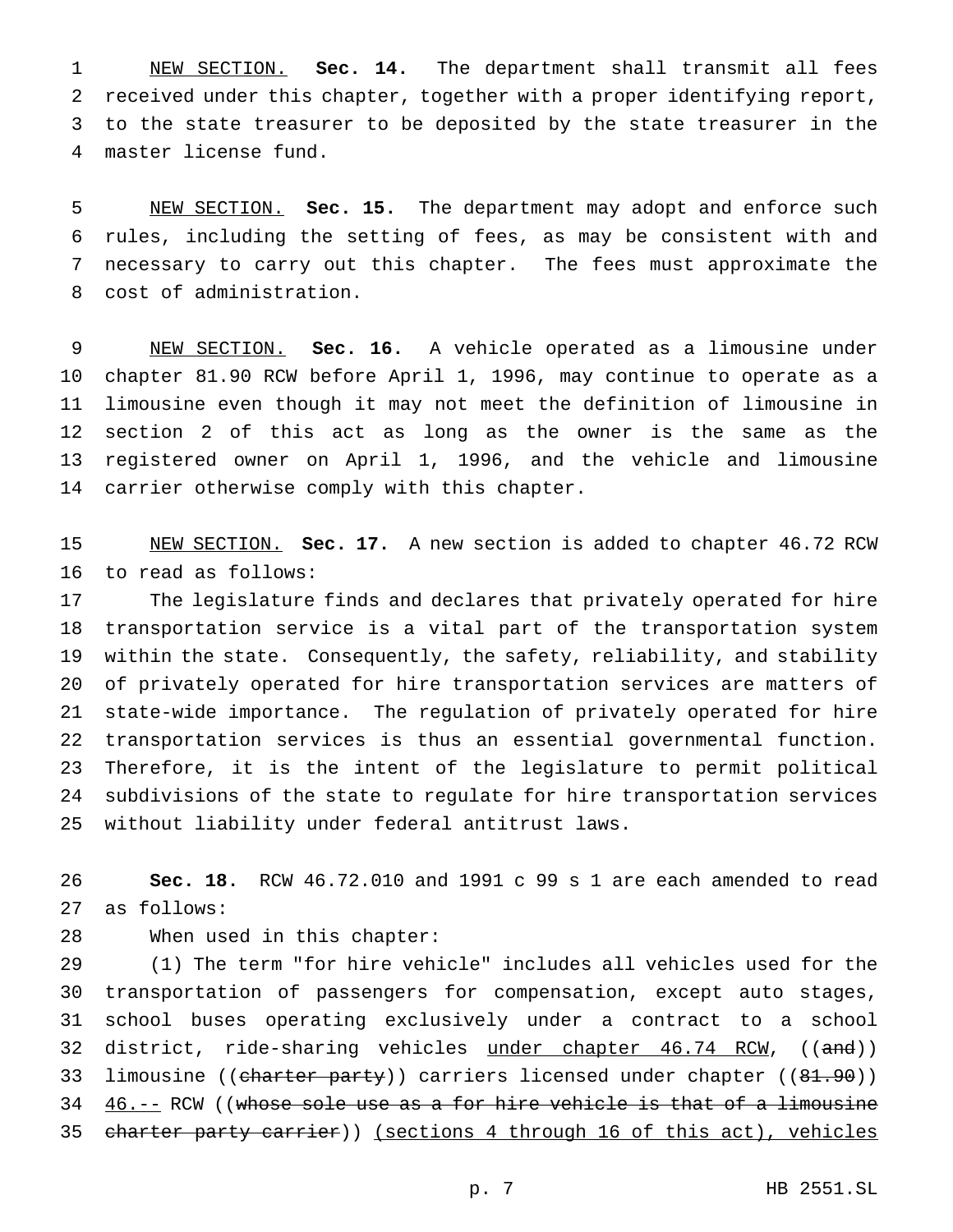used by nonprofit transportation providers for elderly or handicapped 2 persons and their attendants under chapter 81.66 RCW, vehicles used by auto transportation companies licensed under chapter 81.68 RCW, vehicles used to provide courtesy transportation at no charge to and from parking lots, hotels, and rental offices, and vehicles used by charter party carriers of passengers and excursion service carriers licensed under chapter 81.70 RCW;

 (2) The term "for hire operator" means and includes any person, concern, or entity engaged in the transportation of passengers for compensation in for hire vehicles.

 NEW SECTION. **Sec. 19.** A new section is added to chapter 46.72 RCW to read as follows:

 Cities, counties, and port districts may license, control, and regulate all for hire vehicles operating within their respective jurisdictions. The power to regulate includes:

 (1) Regulating entry into the business of providing for hire vehicle transportation services;

 (2) Requiring a license to be purchased as a condition of operating a for hire vehicle and the right to revoke, cancel, or refuse to 20 reissue a license for failure to comply with regulatory requirements;

 (3) Controlling the rates charged for providing for hire vehicle transportation service and the manner in which rates are calculated and collected;

 (4) Regulating the routes and operations of for hire vehicles, including restricting access to airports;

(5) Establishing safety and equipment requirements; and

 (6) Any other requirements adopted to ensure safe and reliable for hire vehicle transportation service.

 NEW SECTION. **Sec. 20.** A new section is added to chapter 46.72 RCW to read as follows:

 The department, a city, county, or port district may enter into cooperative agreements with any other city, town, county, or port district for the joint regulation of for hire vehicles. Cooperative agreements may provide for, but are not limited to, the granting, revocation, and suspension of joint for hire vehicle licenses.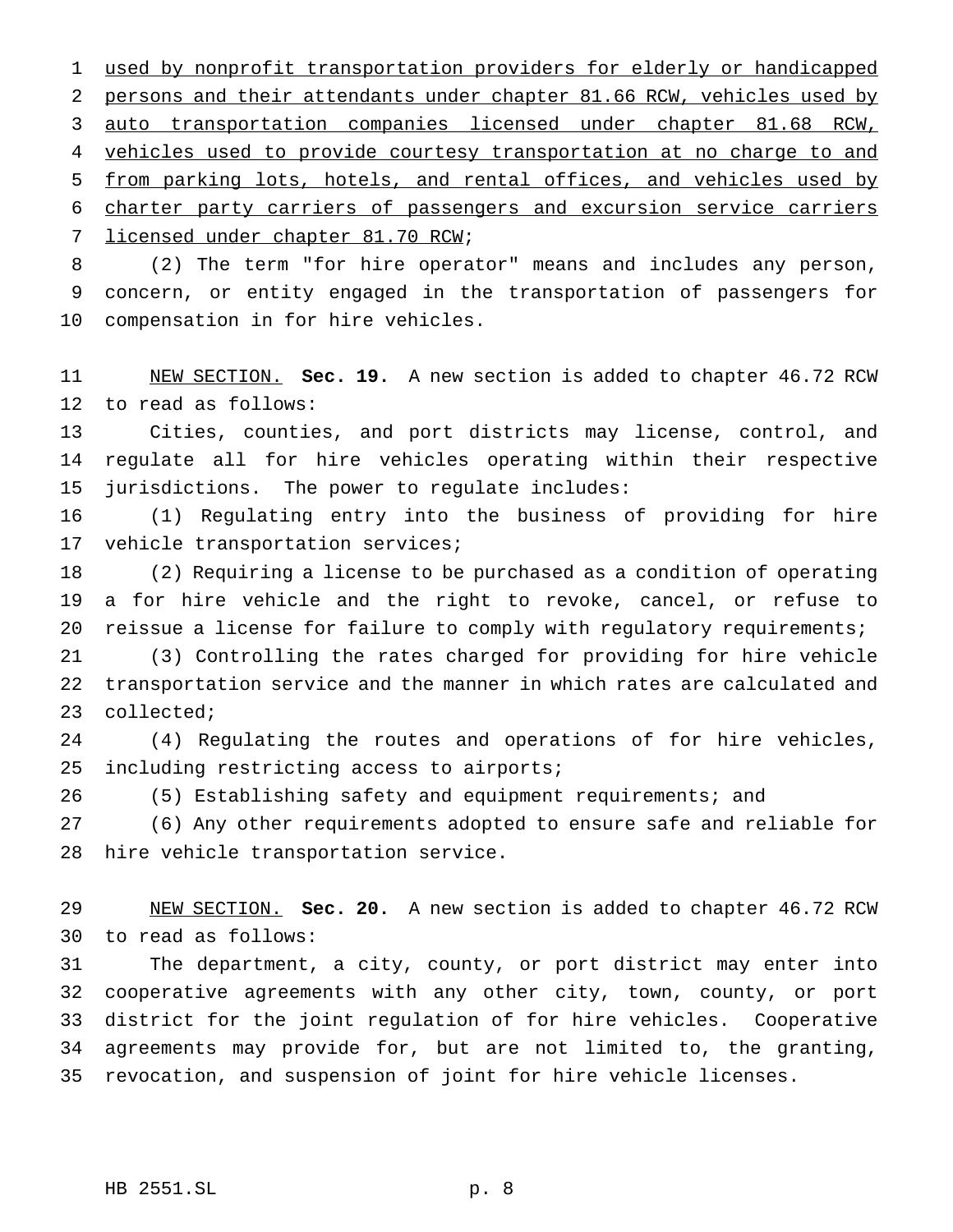**Sec. 21.** RCW 46.63.020 and 1995 1st sp.s. c 16 s 1, 1995 c 332 s 16, and 1995 c 256 s 25 are each reenacted and amended to read as follows:

 Failure to perform any act required or the performance of any act prohibited by this title or an equivalent administrative regulation or local law, ordinance, regulation, or resolution relating to traffic including parking, standing, stopping, and pedestrian offenses, is designated as a traffic infraction and may not be classified as a criminal offense, except for an offense contained in the following provisions of this title or a violation of an equivalent administrative regulation or local law, ordinance, regulation, or resolution:

 (1) RCW 46.09.120(2) relating to the operation of a nonhighway vehicle while under the influence of intoxicating liquor or a controlled substance;

(2) RCW 46.09.130 relating to operation of nonhighway vehicles;

 (3) RCW 46.10.090(2) relating to the operation of a snowmobile while under the influence of intoxicating liquor or narcotics or 18 habit-forming drugs or in a manner endangering the person of another; (4) RCW 46.10.130 relating to the operation of snowmobiles;

 (5) Chapter 46.12 RCW relating to certificates of ownership and registration and markings indicating that a vehicle has been destroyed or declared a total loss;

 (6) RCW 46.16.010 relating to initial registration of motor vehicles;

 (7) RCW 46.16.011 relating to permitting unauthorized persons to drive;

(8) RCW 46.16.160 relating to vehicle trip permits;

 (9) RCW 46.16.381 (6) or (9) relating to unauthorized use or acquisition of a special placard or license plate for disabled persons' parking;

 (10) RCW 46.20.021 relating to driving without a valid driver's license;

 (11) RCW 46.20.336 relating to the unlawful possession and use of a driver's license;

 (12) RCW 46.20.342 relating to driving with a suspended or revoked license or status;

 (13) RCW 46.20.410 relating to the violation of restrictions of an occupational driver's license;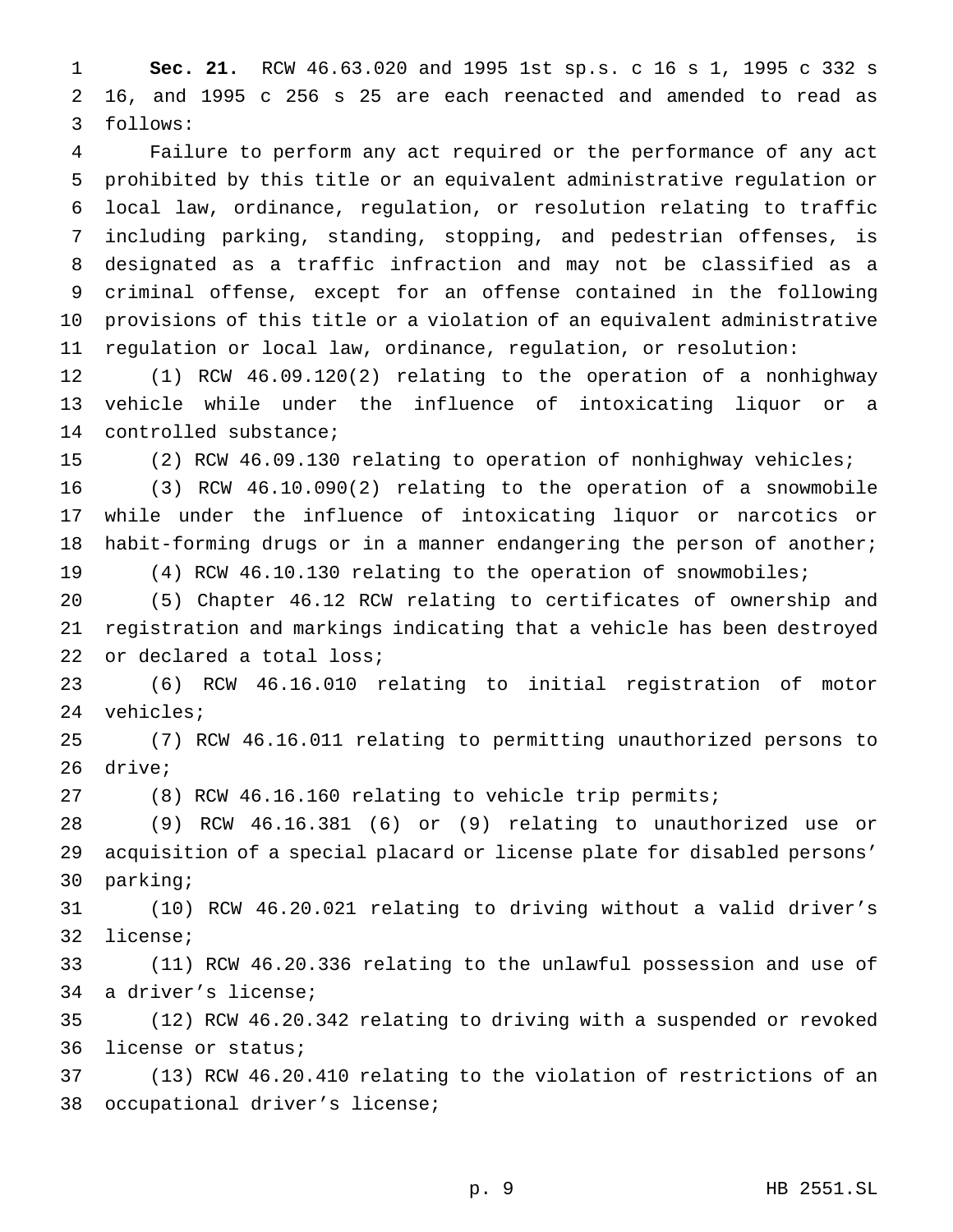(14) RCW 46.20.420 relating to the operation of a motor vehicle with a suspended or revoked license; (15) RCW 46.20.750 relating to assisting another person to start a vehicle equipped with an ignition interlock device; (16) RCW 46.25.170 relating to commercial driver's licenses; (17) Chapter 46.29 RCW relating to financial responsibility; (18) RCW 46.30.040 relating to providing false evidence of financial responsibility; (19) RCW 46.37.435 relating to wrongful installation of sunscreening material; (20) RCW 46.44.180 relating to operation of mobile home pilot vehicles; (21) RCW 46.48.175 relating to the transportation of dangerous articles; (22) RCW 46.52.010 relating to duty on striking an unattended car or other property; (23) RCW 46.52.020 relating to duty in case of injury to or death of a person or damage to an attended vehicle; (24) RCW 46.52.090 relating to reports by repairmen, storagemen, and appraisers; (25) RCW 46.52.100 relating to driving under the influence of liquor or drugs; (26) RCW 46.52.130 relating to confidentiality of the driving record to be furnished to an insurance company, an employer, and an alcohol/drug assessment or treatment agency; (27) RCW 46.55.020 relating to engaging in the activities of a registered tow truck operator without a registration certificate; (28) RCW 46.55.035 relating to prohibited practices by tow truck operators; (29) RCW 46.61.015 relating to obedience to police officers, flagmen, or fire fighters; (30) RCW 46.61.020 relating to refusal to give information to or 33 cooperate with an officer; (31) RCW 46.61.022 relating to failure to stop and give identification to an officer; (32) RCW 46.61.024 relating to attempting to elude pursuing police vehicles; (33) RCW 46.61.500 relating to reckless driving;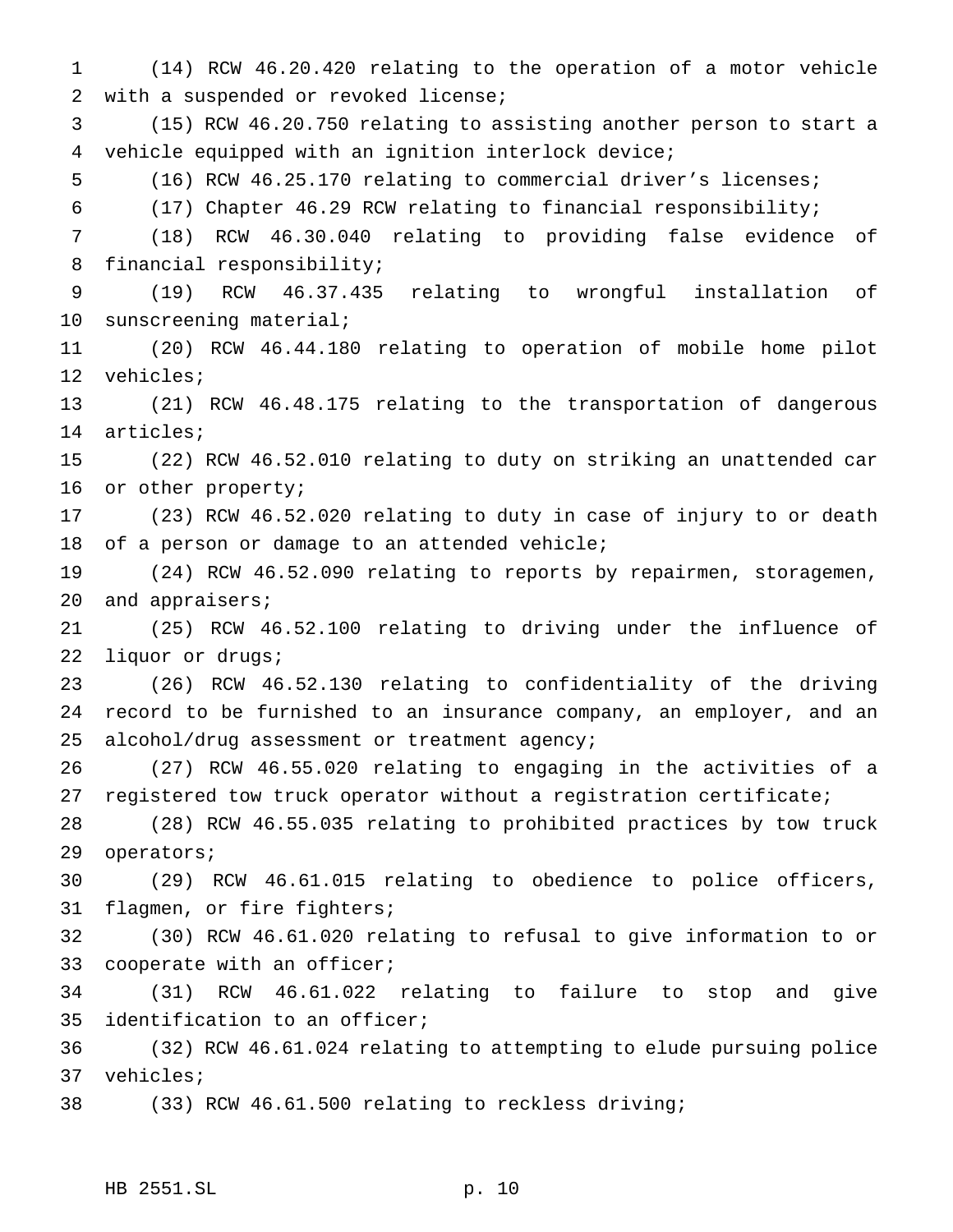(34) RCW 46.61.502 and 46.61.504 relating to persons under the 2 influence of intoxicating liquor or drugs;

 (35) RCW ((46.61.5055 (section 5, chapter 332 (Substitute Senate Bill No. 5141), Laws of 1995))) 46.61.503 relating to a person under age twenty-one driving a motor vehicle after consuming alcohol;

(36) RCW 46.61.520 relating to vehicular homicide by motor vehicle;

(37) RCW 46.61.522 relating to vehicular assault;

(38) RCW 46.61.525 relating to negligent driving;

 (39) RCW 46.61.527(4) relating to reckless endangerment of roadway workers;

(40) RCW 46.61.530 relating to racing of vehicles on highways;

 (41) RCW 46.61.685 relating to leaving children in an unattended vehicle with the motor running;

 (42) RCW 46.64.010 relating to unlawful cancellation of or attempt to cancel a traffic citation;

 (43) RCW 46.64.048 relating to attempting, aiding, abetting, coercing, and committing crimes;

(44) Chapter 46.65 RCW relating to habitual traffic offenders;

 (45) Chapter 46.70 RCW relating to unfair motor vehicle business practices, except where that chapter provides for the assessment of monetary penalties of a civil nature;

 (46) Chapter 46.72 RCW relating to the transportation of passengers in for hire vehicles;

24 (47) Section 9 of this act relating to limousine carrier insurance;

 (48) Section 10 of this act relating to operation of a limousine without a vehicle certificate;

 (49) Section 11 of this act relating to false advertising by a limousine carrier;

29 (50) Chapter 46.80 RCW relating to motor vehicle wreckers;

30 (( $(48)$ )) (51) Chapter 46.82 RCW relating to driver's training schools;

32  $((+49))$  (52) RCW 46.87.260 relating to alteration or forgery of a cab card, letter of authority, or other temporary authority issued under chapter 46.87 RCW;

  $((+50))$   $(53)$  RCW 46.87.290 relating to operation of an unregistered or unlicensed vehicle under chapter 46.87 RCW.

 NEW SECTION. **Sec. 22.** (1) All powers, duties, and functions of the utilities and transportation commission pertaining to the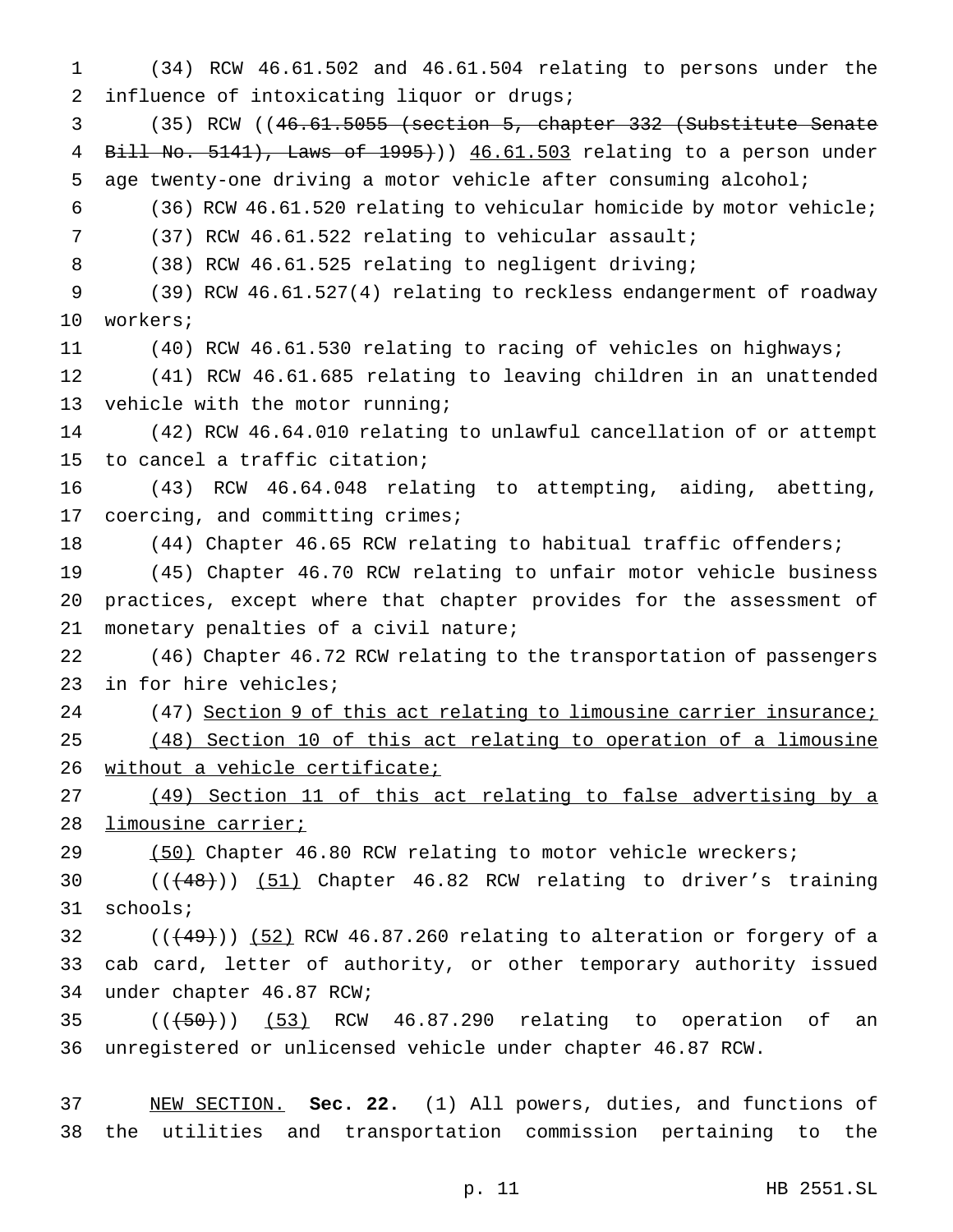regulation of limousines and limousine charter party carriers are transferred to the department of licensing. All references to the utilities and transportation commission in the Revised Code of Washington shall be construed to mean the director or the department of licensing when referring to the functions transferred in this section.

 (2)(a) All reports, documents, surveys, books, records, files, papers, or written material in the possession of the utilities and transportation commission pertaining to the powers, functions, and duties transferred shall be delivered to the custody of the department of licensing. All cabinets, furniture, office equipment, motor vehicles, and other tangible property employed by the utilities and transportation commission in carrying out the powers, functions, and duties transferred shall be made available to the department of licensing. All funds, credits, or other assets held in connection with the powers, functions, and duties transferred shall be assigned to the department of licensing.

 (b) Any appropriations made to the utilities and transportation commission for carrying out the powers, functions, and duties transferred shall, on the effective date of this act, be transferred and credited to the department of licensing.

 (c) Whenever any question arises as to the transfer of any personnel, funds, books, documents, records, papers, files, equipment, or other tangible property used or held in the exercise of the powers and the performance of the duties and functions transferred, the director of financial management shall make a determination as to the proper allocation and certify the same to the state agencies concerned.

 (3) All rules and all pending business before the utilities and transportation commission pertaining to the powers, functions, and duties transferred shall be continued and acted upon by the department of licensing. All existing contracts and obligations shall remain in full force and shall be performed by the department of licensing.

 (4) The transfer of the powers, duties, and functions of the utilities and transportation commission shall not affect the validity of any act performed before the effective date of this act.

 (5) If apportionments of budgeted funds are required because of the transfers directed by this section, the director of financial management shall certify the apportionments to the agencies affected, the state auditor, and the state treasurer. Each of these shall make